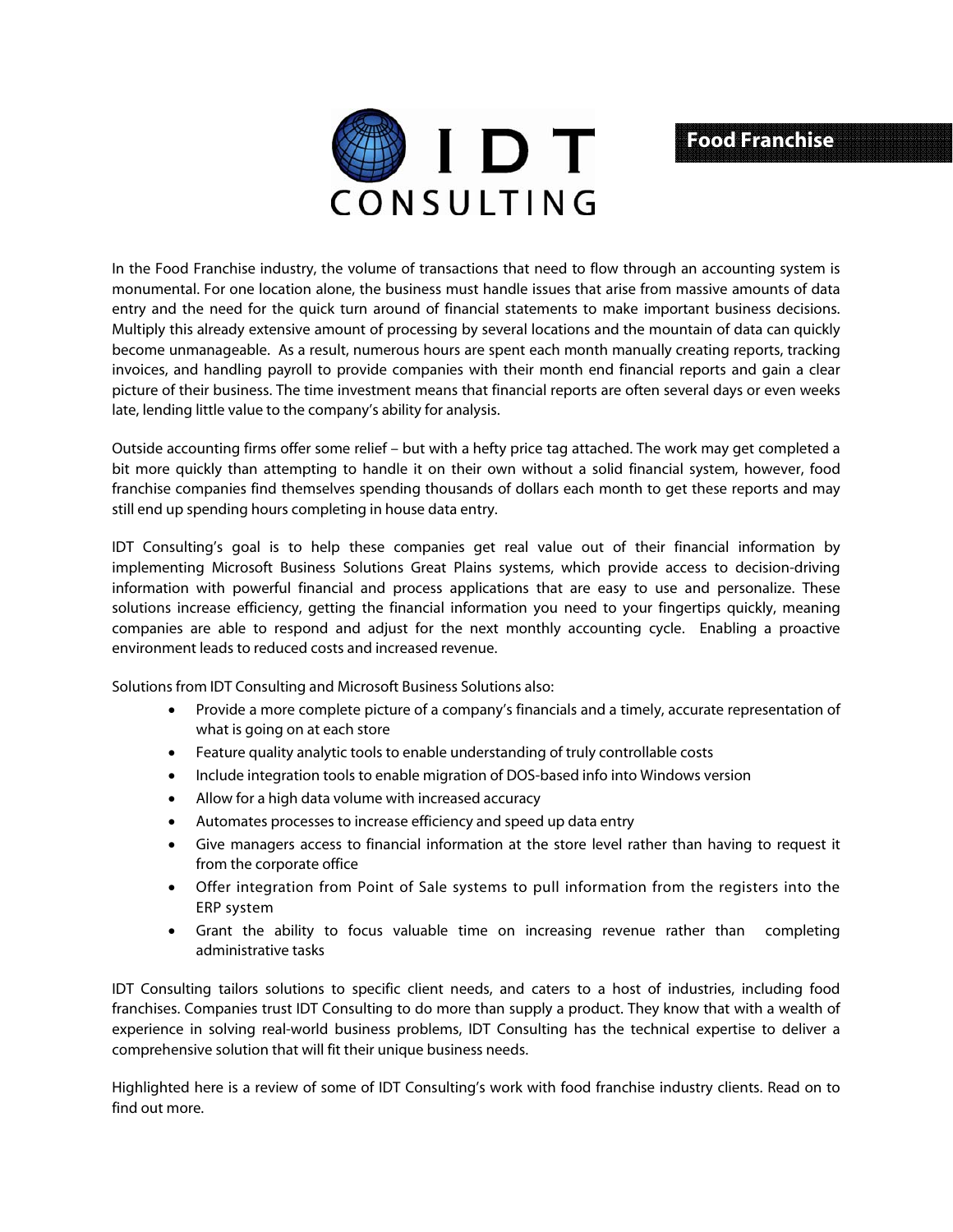

## **Gill Management Saint Charles, IL**

Winner of the 2003 prestigious Burger King® Award of Excellence, St. Charles, Illinois franchise group, Gill Management has excelled in restaurant operations. It is their commitment to quality and innovation that, in 2000, prompted them to seek a new Enterprise Resource Planning (ERP) system to improve the company's financial operations. In addition to increasing efficiency and streamlining their payroll processes for their more than 250 employees, Gill Management also sought to reduce their reliance on an outside accounting firm.

However, with a low budget and a lack of support from their outsourced accounting firm – who knew they would lose revenue as Gill was able to do more in-house – Gill thought they had a tough road ahead. Looking to other industry contacts for advice, another franchise company recommended IDT Consulting and in January of 2001 Gill went live with the first phase of their newly implemented system.

The Great Plains system that IDT Consulting implemented was instrumental in reducing costs for Gill. With the ability to quickly and easily run their own customized reports and track profitability, they were no longer dependent upon the outsourced functions of their accounting firm. Gill was able to do so much more in house with the same resources as before the implementation that they saved over \$80,000 in the first nine months of the new system's use.

Payroll processing at Gill also changed drastically. What was once an involved and tedious process, which consumed 2 days of labor, has now become straightforward and trouble-free. The level of automation within the Payroll process that Great Plains enabled has shaved hours off the time it used to take to complete. The now cut and dry process can be finished in just 2-3 hours.

**Great Plains Solution Modular Components:** Payroll, Accounts Payable, FRx (Financial Reporting), General Ledger, Magnetic Media for Payroll



**Shamrock Company Hinsdale, IL** 

With approximately 50 Taco Bell and KFC restaurants, Shamrock Company is still growing. Thanks to IDT Consulting and Microsoft Business Solutions Great Plains, this growth no longer creates problems or increased costs with respect to their financial systems.

In 2000, Shamrock was struggling with significant delays in getting their financial reporting completed. Their financial packets were taking nearly three months to complete. As a result, Shamrock was getting no value from their financials. By the time they received the information they needed, they were already three-quarters of the way into the next quarter. Any problems or opportunities for improvement were not identified until it was too late to make any adjustments. Shamrock realized they needed to speed up the process so they could use their financials to make proactive decisions and be able to react quickly to problems such as rising costs or areas of low profitability. In addition to the delays in getting their financial information, Shamrock was weighed down with hours of tedious administrative task work each week.

Shamrock selected IDT Consulting to help them get back on track with a system that allowed much quicker access to their financial data and a much clearer picture of their business. The first phase of their time-saving new system went live in October of 2000.

Since the implementation of their system, Shamrock Company has saved 30+ hours per week previously wasted on administrative task work. They've saved time in data-entry by eliminating re-keying of data. Not only are they